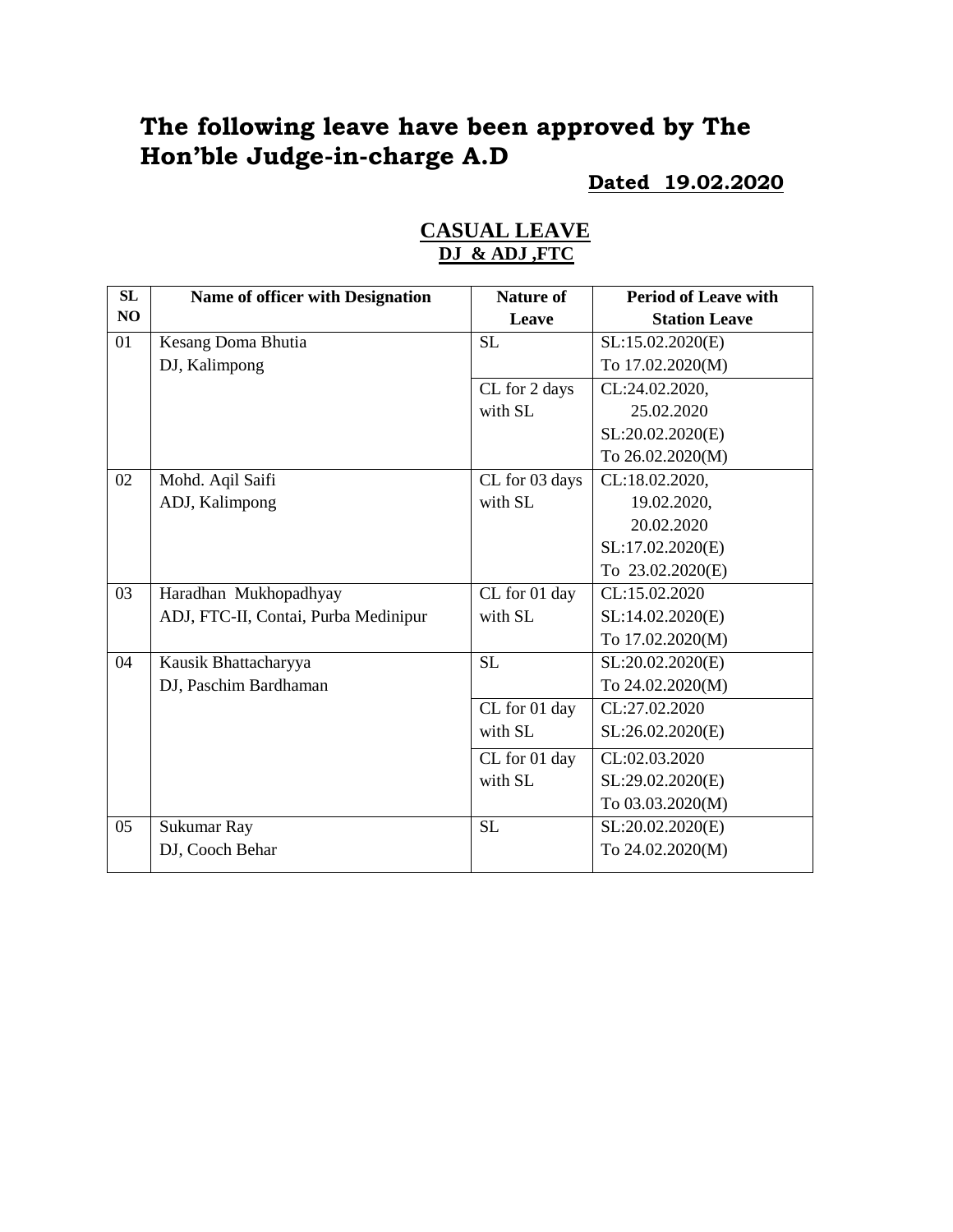| 06 | <b>Uttam Kumar Shaw</b>                       | SL             | SL:15.02.2020(E) |
|----|-----------------------------------------------|----------------|------------------|
|    | DJ, Darjeeling                                |                | To 17.02.2020(M) |
| 07 | Ramesh Kumar Pradhan                          | CL for 01 day  | CL:24.02.2020    |
|    | ADJ, 2 <sup>nd</sup> Court, Purulia           | with SL        | SL:20.02.2020(E) |
|    |                                               |                | To 25.02.2020(M) |
| 08 | Madhumita Roy                                 | CL for 01 day  | CL:11.03.2020    |
|    | ADJ, 3 <sup>rd</sup> Court, Krishnagar, Nadia | with SL        | SL:07.03.2020(E) |
|    |                                               |                | To 12.03.2020(M) |
| 09 | <b>Binay Kumar Prasad</b>                     | CL for 01 day  | CL:20.02.2020    |
|    | ADJ, FTC-II, Raiganj, Uttar                   | with SL        | SL:19.02.2020(E) |
|    | Dinajpur                                      |                | To 24.02.2020(M) |
| 10 | Abhijit De                                    | CL for 01 day  | CL:18.02.2020    |
|    | ADJ, FTC-II, Barrackpore, 24pgs(N)            |                |                  |
| 11 | Chinmay Chattopadhyay-II                      | CL for 01 day  | CL:25.02.2020    |
|    | ADJ, $2nd$ Court, Sealdah, 24pgs(S)           |                |                  |
| 12 | Chiranjib Bhattacharya                        | CL for 02 days | CL:24.02.2020,   |
|    | ADJ, 2 <sup>nd</sup> Court, Berhampore,       | with SL        | 25.02.2020       |
|    | Murshidabad                                   |                | SL:20.02.2020(E) |
|    |                                               |                | To 26.02.2020(M) |
| 13 | Prasad Kumar Roy                              | CL for 01 day  | CL:11.03.2020    |
|    | Judge, Bench-IV, City Civil Court             |                |                  |
|    |                                               |                |                  |

Sd/- **Registrar (Judicial Service)**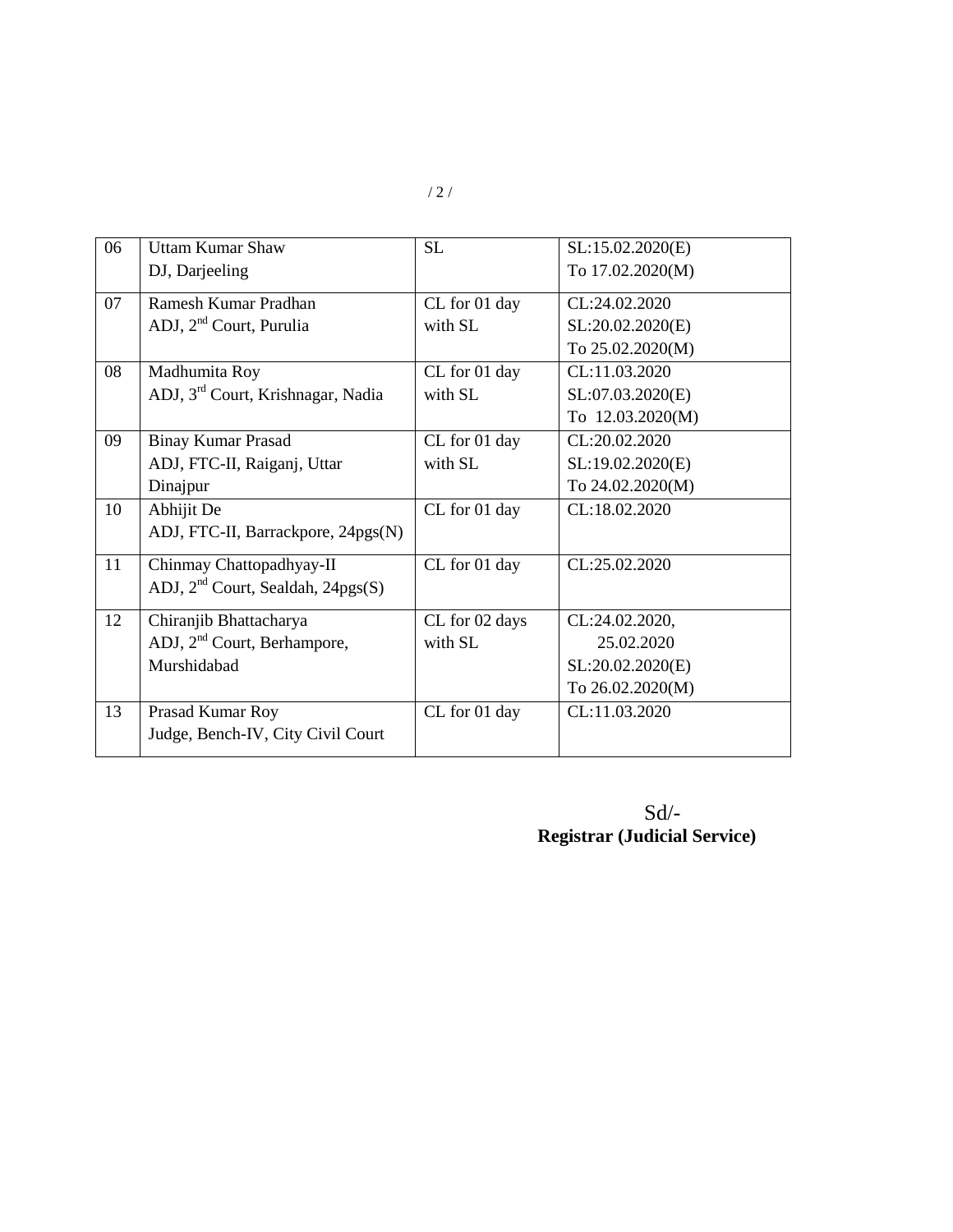# **The following leave have been approved by The Hon'ble Judge-in-charge A.D**

#### **Dated 19.02.2020**

#### **CASUAL LEAVE DJ & ADJ ,FTC**

| <b>SL</b> | <b>Name of officer with Designation</b>       | <b>Nature of</b> | <b>Period of Leave with Station</b> |
|-----------|-----------------------------------------------|------------------|-------------------------------------|
| NO        |                                               | Leave            | Leave                               |
| 01        | Partha Sarathi Chatterjee                     | CL for 01 day    | CL:07.02.2020                       |
|           | ADJ, $11^{th}$ Court, Alipore, 24pgs(S)       |                  |                                     |
| 02        | Madan Mohan Mishra                            | CL for 02 days   | CL:11.02.2020,                      |
|           | ADJ, FTC-III, Barrackpore, 24pgs(N)           | with SL          | 12.02.2020                          |
|           |                                               |                  | SL:11.02.2020(M)                    |
|           |                                               |                  | To 13.02.2020(M)                    |
| 03        | Somnath Chakrabarti                           | CL for 01 day    | CL:27.01.2020                       |
|           | ADJ, 7 <sup>th</sup> Court, Barasat, 24pgs(N) |                  |                                     |
|           |                                               |                  |                                     |
| 04        | Sonalee Nandy Chakrabarti                     | CL for 01 day    | CL:27.01.2020                       |
|           | ADJ, $3rd$ Court, Barasat, 24pgs(N)           |                  |                                     |
| 05        | Sonia Majumdar                                | CL for 01 day    | CL:11.02.2020                       |
|           | ADJ, 2 <sup>nd</sup> Court, Alipore, 24pgs(S) |                  |                                     |
| 06        | Sandip Choudhury                              | CL for 01 day    | CL:07.02.2020                       |
|           | ADJ, Katwa, Purba Bardhaman                   | with SL          | SL:06.02.2020(E)                    |
|           |                                               |                  | To 08.02.2020(M)                    |
| 07        | Tania Ghosh                                   | CL for 01 day    | CL:11.02.2020                       |
|           | ADJ, on probation attached to DJ,             |                  |                                     |
|           | Alipore, $24pgs(S)$                           |                  |                                     |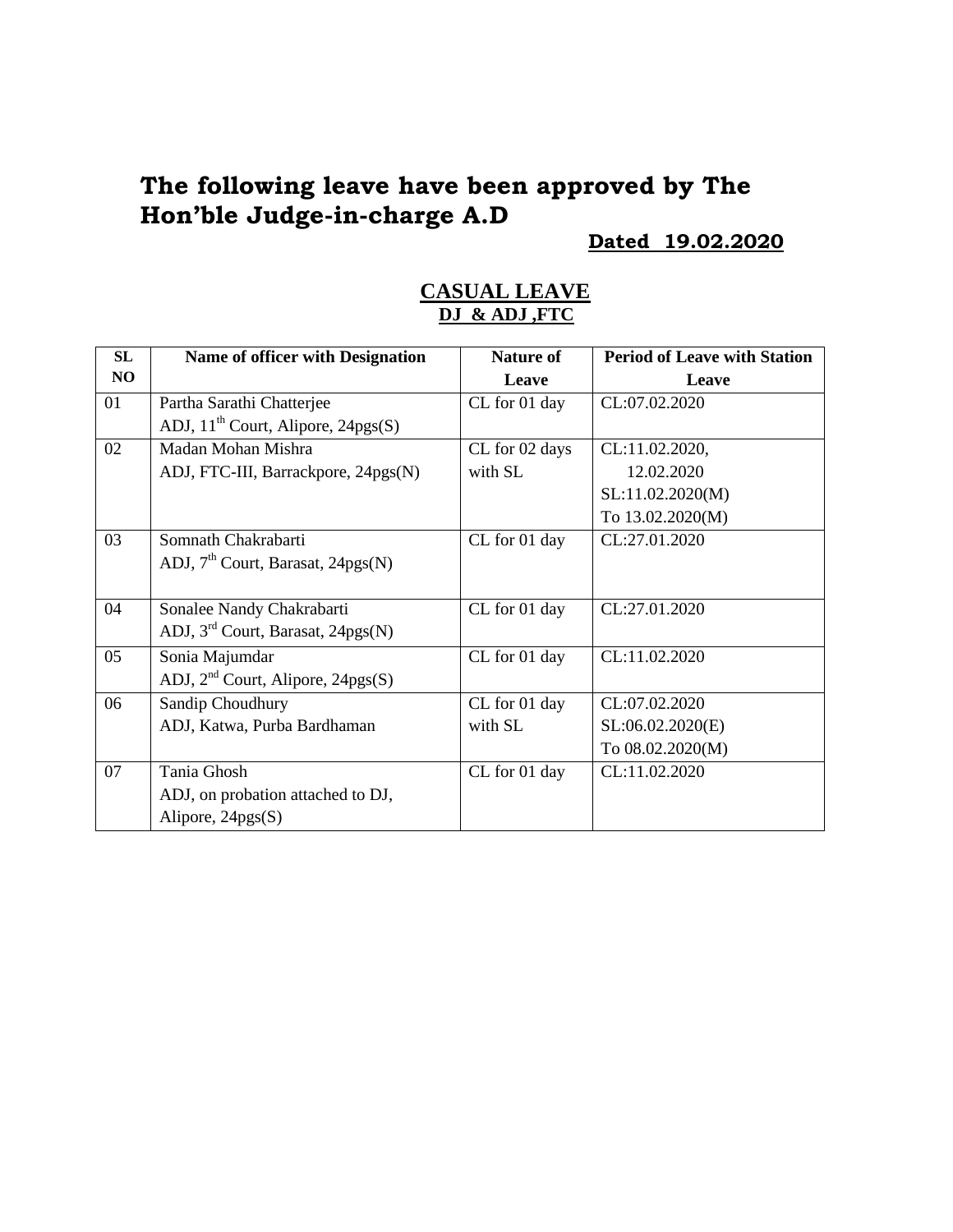| 08 | Tapan Kumar Mandal                             | CL for 02 days | CL:06.02.2020,   |
|----|------------------------------------------------|----------------|------------------|
|    | ADJ, Kalna, Purba Bardhaman                    | with SL        | 07.02.2020       |
|    |                                                |                | SL:05.02.2020(E) |
|    |                                                |                | To 10.02.2020(M) |
| 09 | <b>Utpal Misra</b>                             | CL for 03 days | CL:13.02.2020    |
|    | ADJ, Khatra, Bankura                           | with SL        | To 15.02.2020    |
|    |                                                |                | SL:12.02.2020(E) |
|    |                                                |                | To 17.02.2020(M) |
| 10 | Priyajit Chatterjee                            | CL for 01 day  | CL:06.02.2020    |
|    | ADJ, FTC, Kalyani, Nadia                       |                |                  |
| 11 | Anjan Kumar Sarkar                             | CL for 01 day  | CL:10.02.2020    |
|    | ADJ, FTC-I, Berhampore,                        |                |                  |
|    | Murshidabad                                    |                |                  |
| 12 | Nilanjan De                                    | CL for 01 day  | CL:10.02.2020    |
|    | ADJ, FTC-II, Lalbagh, Murshidabad              |                |                  |
| 13 | Prabir Kumar Mishra                            | CL for 01 day  | CL:13.02.2020    |
|    | Judge, Bench-VI, City Civil Court              |                |                  |
| 14 | Pradip Kumar Gangopadhyay                      | CL for 01 day  | CL:13.02.2020    |
|    | ADJ, FTC-II, Alipore, 24pgs(S)                 |                |                  |
| 15 | Sandip Kumar Manna                             | CL for 02 days | CL:30.01.2020,   |
|    | ADJ, Kandi, Murshidabad                        | with SL        | 01.02.2020       |
|    |                                                |                | SL:28.01.2020(E) |
|    |                                                |                | To 03.02.2020(M) |
| 16 | Sulagna Dastidar                               | CL for 01 day  | CL:01.02.2020    |
|    | ADJ, FTC-VIII, Alipore, 24pgs(S)               |                |                  |
| 17 | Sanjib Daruka                                  | CL for 01 day  | CL:11.02.2020    |
|    | Judge, Spl Court (MP & MLA                     |                |                  |
|    | Cases), Barasat, 24pgs(N)                      |                |                  |
| 18 | <b>Binoy Kumar Pathak</b>                      | CL for 01 day  | CL:30.01.2020,   |
|    | ADJ, FTC-I, Islampur, Uttar                    |                | 01.02.2020       |
|    | Dinajpur                                       |                |                  |
| 19 | Krishna Murari Prasad Gupta                    | CL for 01 day  | CL:13.02.2020    |
|    | ADJ, FTC, Serampore, Hooghly                   |                |                  |
| 20 | Mahananda Das                                  | CL for 01 day  | CL:13.02.2020    |
|    | ADJ, 2 <sup>nd</sup> Court, Serampore, Hooghly |                |                  |
| 21 | Sarajit Mazumder                               | CL for 01 day  | CL:17.02.2020    |
|    | ADJ, 1 <sup>st</sup> Court, Hooghly            |                |                  |
| 22 | Sujasha Mukherji                               | CL for 01 day  | CL:15.02.2020    |
|    | Judge, Bench-VII, City Civil Court             |                |                  |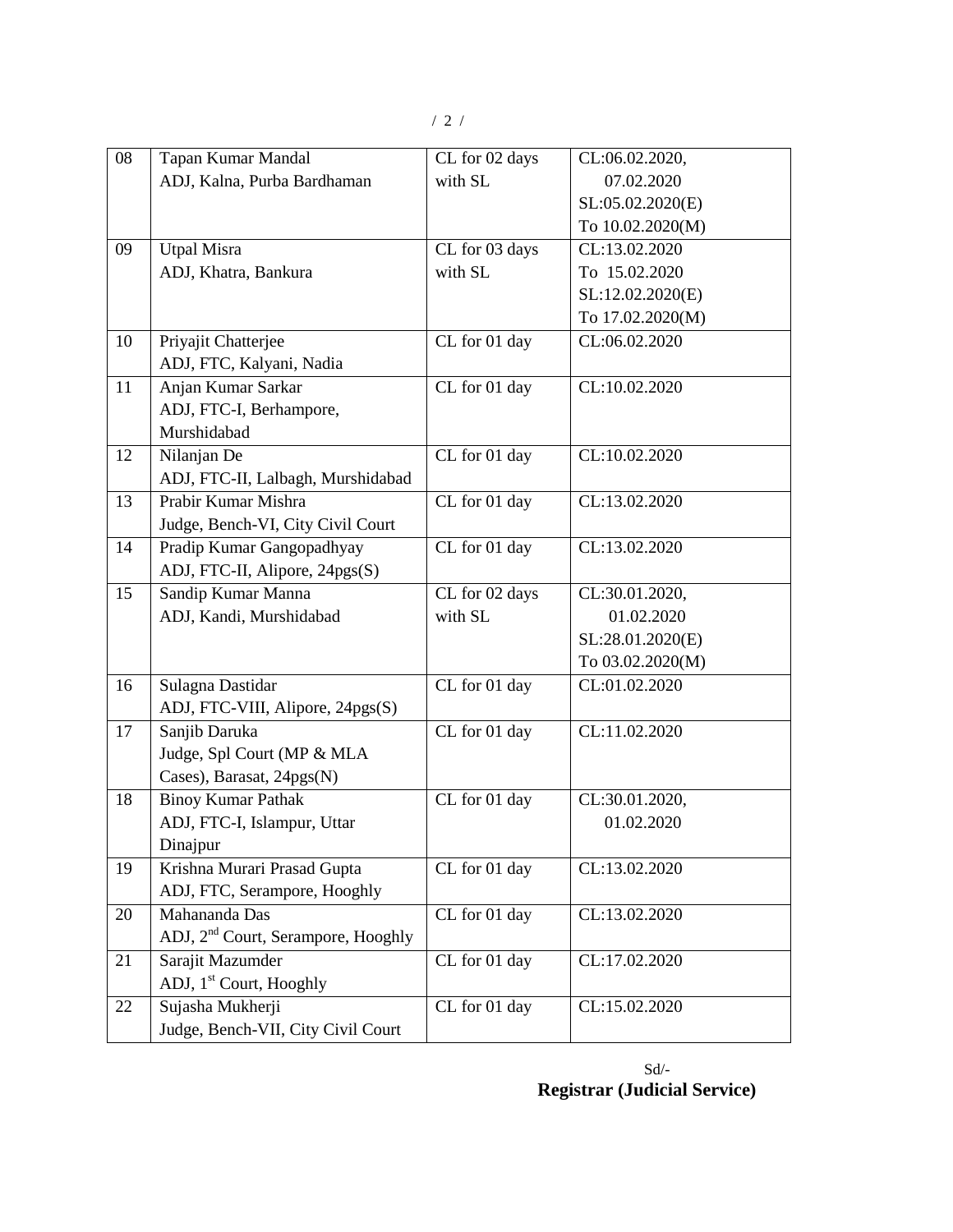# *The following leave have been approved by the Hon'ble Judge-in-Charge A.D.*

#### **Dated : 19.02.2020**

### **DJ/ADJ**

| SL  | Name of officer with Designation                   | <b>Nature of Leave</b>  | <b>Period of Leave with</b> |
|-----|----------------------------------------------------|-------------------------|-----------------------------|
| NO  |                                                    |                         | <b>Station Leave</b>        |
| 01. | Smt. Nilanjana Chatterjee, ADJ, 2 <sup>nd</sup>    | Child-Care-Leave        | From 14.02.2020 to          |
|     | Court, Siliguri,                                   | for 20 days             | 04.03.2020                  |
|     | Darjeeling                                         |                         |                             |
| 02. | Sri Anirban Chowdhury, ADJ, 1 <sup>st</sup> Court, | Earned Leave for 03     | From 11.03.2020 to          |
|     | Jalpaiguri                                         | days                    | 13.03.2020                  |
| 03. | Sri Somnath Bhattacharyya                          | Earned leave for 11     | From 16.03.2020 to          |
|     | ADJ, Tehatta, Nadia                                | days                    | 26.03.2020                  |
| 04. | Sri Ashutosh Kumar Singh, ADJ, Diamond             | Paternity cum           | From 24.02.2020 to          |
|     | Harbour, South 24 Parganas                         | <b>Child Care Leave</b> | 21.03.2020                  |
|     |                                                    | for 27 days             |                             |
| 05. | Sri Arpan Kumar Chattopadhyay                      | Earned Leave for        | From 19.03.2020 to          |
|     | Judge, Special Court (I.E. Act),                   | 09 days                 | 27.03.2020                  |
|     | Berhampore, Murshidabad                            |                         |                             |
| 06. | Mr. Ataur Rahman, ADJ, Bishnupur,                  | Paternity cum child     | From 24.02.2020 to          |
|     | <b>Bankura</b>                                     | care leave for 13       | 07.03.2020                  |
|     |                                                    | days                    |                             |
| 07. | Sri Nirvan Khesong, ADJ, Mathabhanga,              | Paternity cum           | From 24.02.2020 to          |
|     | Cooch Behar                                        | Child Care Leave        | 07.03.2020                  |
|     |                                                    | for 13 days             |                             |
| 08. | Sri Somesh Prasad Sinha                            | Earned Leave for        | From 27.02.2020 to          |
|     | ADJ, 1 <sup>st</sup> Court, Cooch Behar (NDPS)     | 06 days                 | 03.03.2020                  |
|     |                                                    |                         |                             |

### **ADJ, FTC/ CJ(SD)**

| <b>SL</b><br>N <sub>O</sub> | Name of officer with Designation                                        | <b>Nature of Leave</b>      | <b>Period of Leave with</b><br><b>Station Leave</b> |
|-----------------------------|-------------------------------------------------------------------------|-----------------------------|-----------------------------------------------------|
| 09.                         | Smt. Atrayee Manna Chowdhury<br>CJ(SD), Jalpaiguri                      | Earned Leave for<br>03 days | From 11.03.2020 to<br>13.03.2020                    |
| 10.                         | Sri Madan Mohan Mishra<br>ADJ, FTC-3, Barrackpore, North 24<br>Parganas | Earned Leave for<br>03 days | From 11.03.2020 to<br>13.03.2020                    |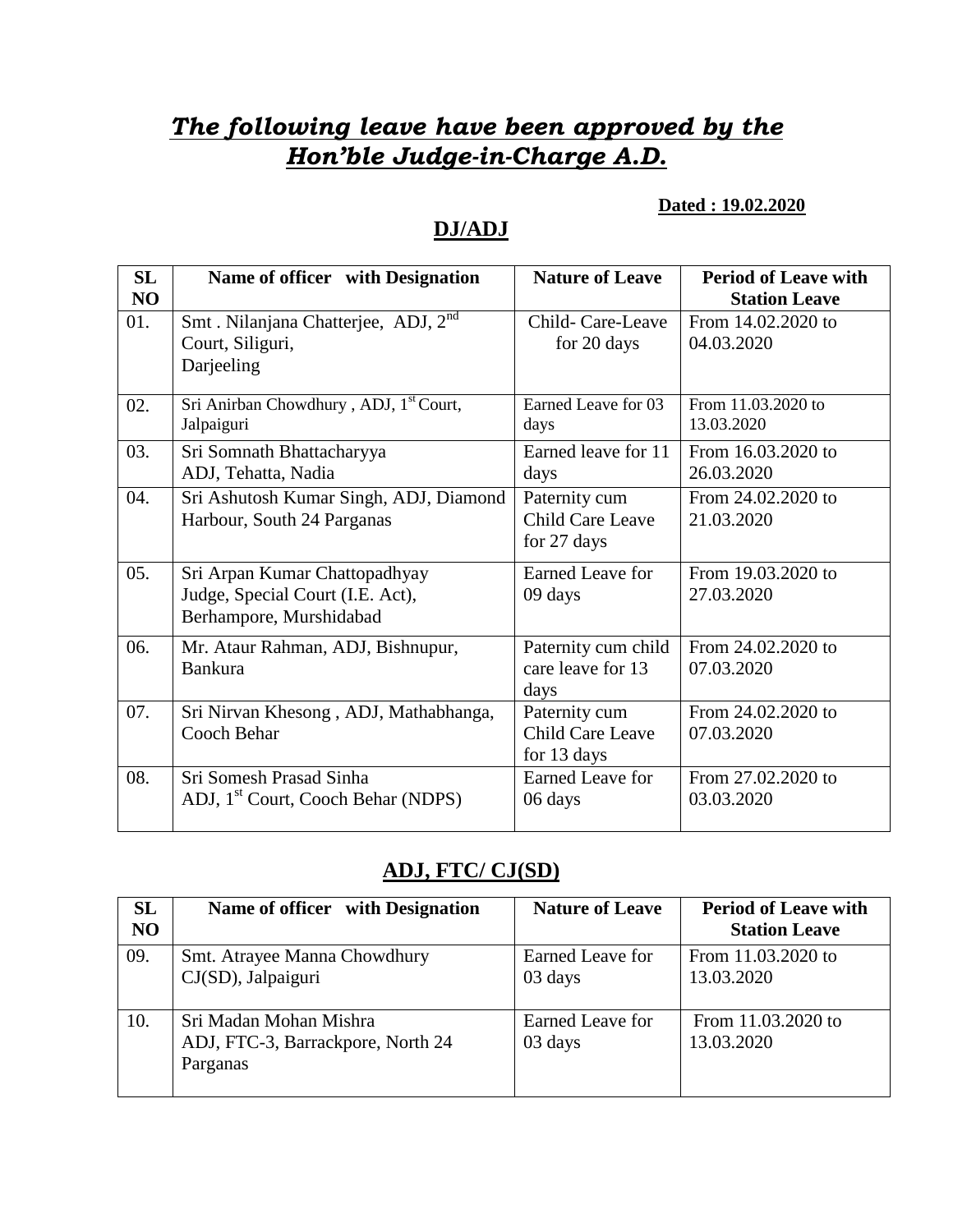# **CJM/ ACJM**

| SL | Name of officer with Designation                                           | <b>Nature of Leave</b>      | <b>Period of Leave with</b>      |
|----|----------------------------------------------------------------------------|-----------------------------|----------------------------------|
| NO |                                                                            |                             | <b>Station Leave</b>             |
|    | Sri Raj Kumar Naiya<br>CJM, North & Middle Andaman District,<br>Mayabunder | Earned Leave for<br>19 days | From 09.03.2020 to<br>27.03.2020 |

## **CJ(JD)**

| SL<br>N <sub>O</sub> | Name of officer with Designation                                                     | <b>Nature of Leave</b>          | <b>Period of Leave with</b><br><b>Station Leave</b> |
|----------------------|--------------------------------------------------------------------------------------|---------------------------------|-----------------------------------------------------|
| 12.                  | Smt. Sumita Deb Roy                                                                  | Earned Leave for                | From 11.03.2020 to                                  |
|                      | CJ(JD), 1 <sup>st</sup> Court, Contai, Purba Medinipur                               | 03 days                         | 13.03.2020                                          |
| 13.                  | Smt. Sonia Saraf<br>$CJ(JD)$ , $3rd$ Additional Court, Alipore,<br>South 24 Parganas | Maternity Leave<br>for 180 days | From 16.03.2020 to<br>11.09.2020                    |
| 14.                  | Sri Tashi Phuntsok                                                                   | Earned Leave for                | From 24.02.2020 to                                  |
|                      | CJ(JD), Raghunathpur, Purulia                                                        | 06 days                         | 29.02.2020                                          |

## **JM**

| <b>SL</b>      | Name of officer with Designation                 | <b>Nature of Leave</b> | <b>Period of Leave with</b> |
|----------------|--------------------------------------------------|------------------------|-----------------------------|
| N <sub>O</sub> |                                                  |                        | <b>Station Leave</b>        |
| 15.            | Smt. Yozna Lama, JM, Nabadwip, Nadia             | Earned Leave for       | From 22.02.2020 to          |
|                |                                                  | 09 days                | 01.03.2020                  |
|                |                                                  |                        |                             |
| 16.            | Smt.Jayasri Dey,                                 | Child Care Leave for   | From 10.03.2020 to          |
|                | JM, 2 <sup>nd</sup> Court, Uluberia, Howrah.     | 30 days                | 08.04.2020                  |
|                |                                                  |                        |                             |
|                |                                                  |                        |                             |
| 17.            | Sri Amar Chandra Das                             | Earned Leave for       | From 11.03.2020 to          |
|                | JM, 2 <sup>nd</sup> Court, Jangipur, Murshidabad | 03 days                | 13.03.2020                  |
|                |                                                  |                        |                             |
| 18.            | Smt. Keya Sarkar                                 | Earned Leave for       | From 20.02.2020 to          |
|                | JM, $2nd$ Court, Islampur, Uttar Dinajpur        | 08 days                | 27.02.2020                  |
|                |                                                  |                        |                             |
| 19.            | Sri Subhra Kanti Dhar, JM, 3 <sup>rd</sup> Court | Earned Leave for       | From 07.03.2020 to          |
|                | Sadar, Cooch Behar                               | 07 days                | 13.03.2020                  |
|                |                                                  |                        |                             |

 **Registrar (Judicial Service)**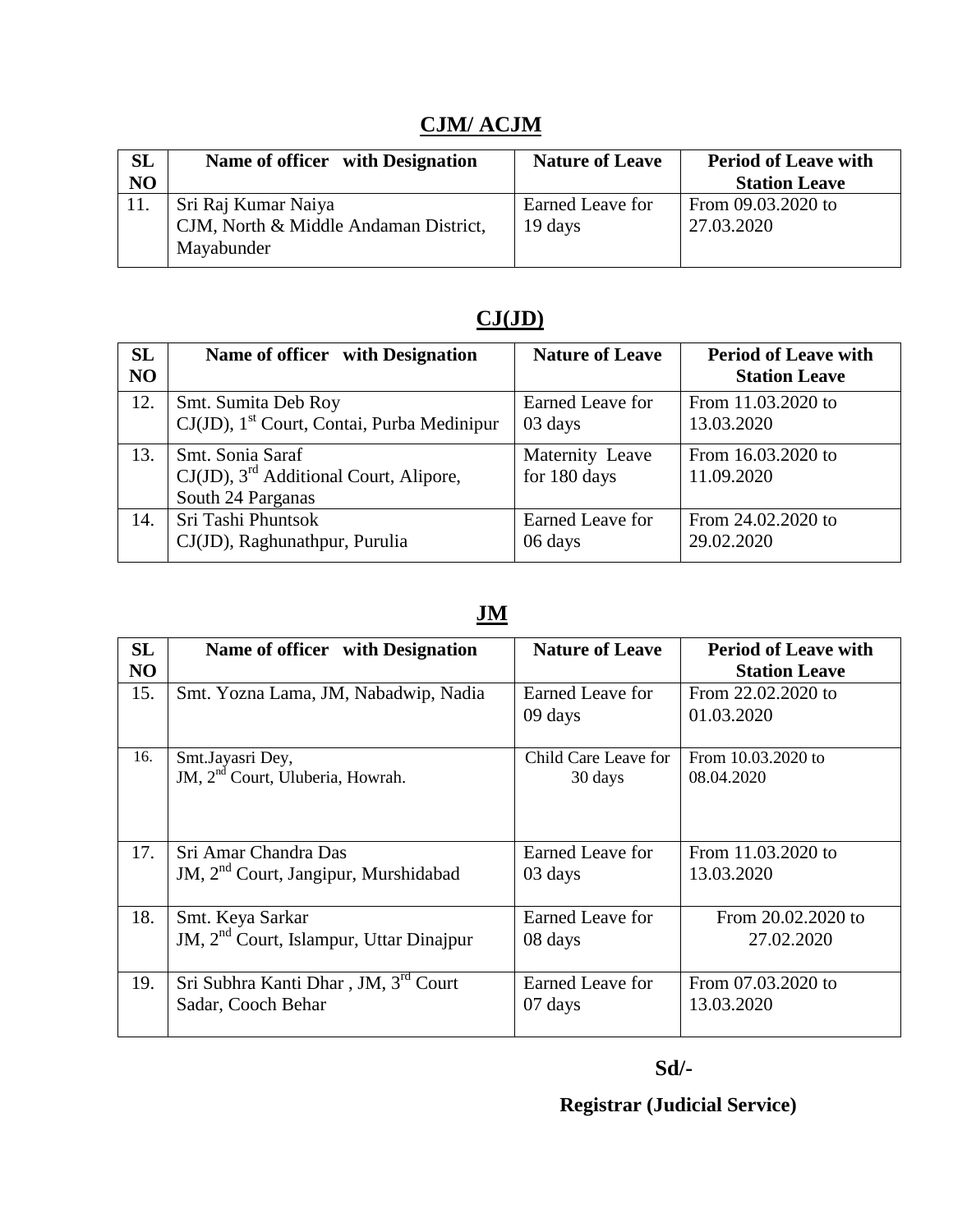# *The following leave have been approved by the Hon'ble Judge-in-Charge A.D.*

#### **Dated : 19.02.2020**

### **DJ/ADJ**

| SL<br>N <sub>O</sub> | Name of officer with Designation          | <b>Nature of Leave</b> | <b>Period of Leave with</b><br><b>Station Leave</b> |
|----------------------|-------------------------------------------|------------------------|-----------------------------------------------------|
| 01.                  | Sri Bikash Banik                          | Extension of           | From 25.01.2020 to                                  |
|                      | ADJ, 1 <sup>st</sup> Court, Contai, Purba | Earned Leave for       | 01.02.2020                                          |
|                      | Medinipur                                 | 08 days                |                                                     |
| 02.                  | Smt. Sujasha Mukherji                     | <b>Commuted Leave</b>  | From 09.01.2020 to                                  |
|                      | Judge, Bench-VII, City Civil Court,       | for 02 days            | 10.01.2020                                          |
|                      | Calcutta                                  |                        |                                                     |
| 03.                  | Smt. Soma Majumder                        | <b>Commuted Leave</b>  | From 04.02.2020 to                                  |
|                      | ADJ, 2 <sup>nd</sup> Court, Contai, Purba | for 02 days            | 05.02.2020                                          |
|                      | Medinipur                                 |                        |                                                     |

### **ADJ, FTC/ CJ(SD)**

| SL<br>NO | Name of officer with Designation                                                     | <b>Nature of Leave</b>                                  | <b>Period of Leave with</b><br><b>Station Leave</b> |
|----------|--------------------------------------------------------------------------------------|---------------------------------------------------------|-----------------------------------------------------|
| 04.      | Sri Biswajyoti Chatterjee<br>Judge, 4 <sup>th</sup> Bench, PSCC, Calcutta            | <b>Commuted Leave</b><br>for 10 days                    | From 01.02.2020 to<br>10.02.2020                    |
| 05.      | Sri Soumendra Nath Roy, CJ(SD), 2 <sup>nd</sup><br>Court, Barasat, North 24-Parganas | Paternity cum<br>Child Care Leave<br>for 11 days        | From 17.02.2020 to<br>27.02.2020                    |
| 06.      | Smt. Madhumita Roy -III, ADJ, FTC-<br>2, Kandi, Murshidabad                          | Earned Leave for<br>05 days                             | From 03.02.2020 to<br>07.02.2020                    |
| 07       | Sri Debapriya Basu<br>ADJ, FTC-2, Hooghly                                            | Paternity cum<br><b>Child Care Leave</b><br>for 04 days | From 17.02.2020 TO<br>20.02.2020                    |
| 08.      | Sri Sudip Bhattacharya<br>$CJ(SD)$ , $2nd$ Court, Berhampore,<br>Murshidabad         | Earned Leave for<br>47 days                             | From 10.02.2020 to<br>27.03.2020                    |
| 09.      | Sri Pabitra Sen<br>CJ(SD), Kandi, Murshidabad                                        | Earned Leave for<br>03 days                             | From 10.02.2020 to<br>12.02.2020                    |